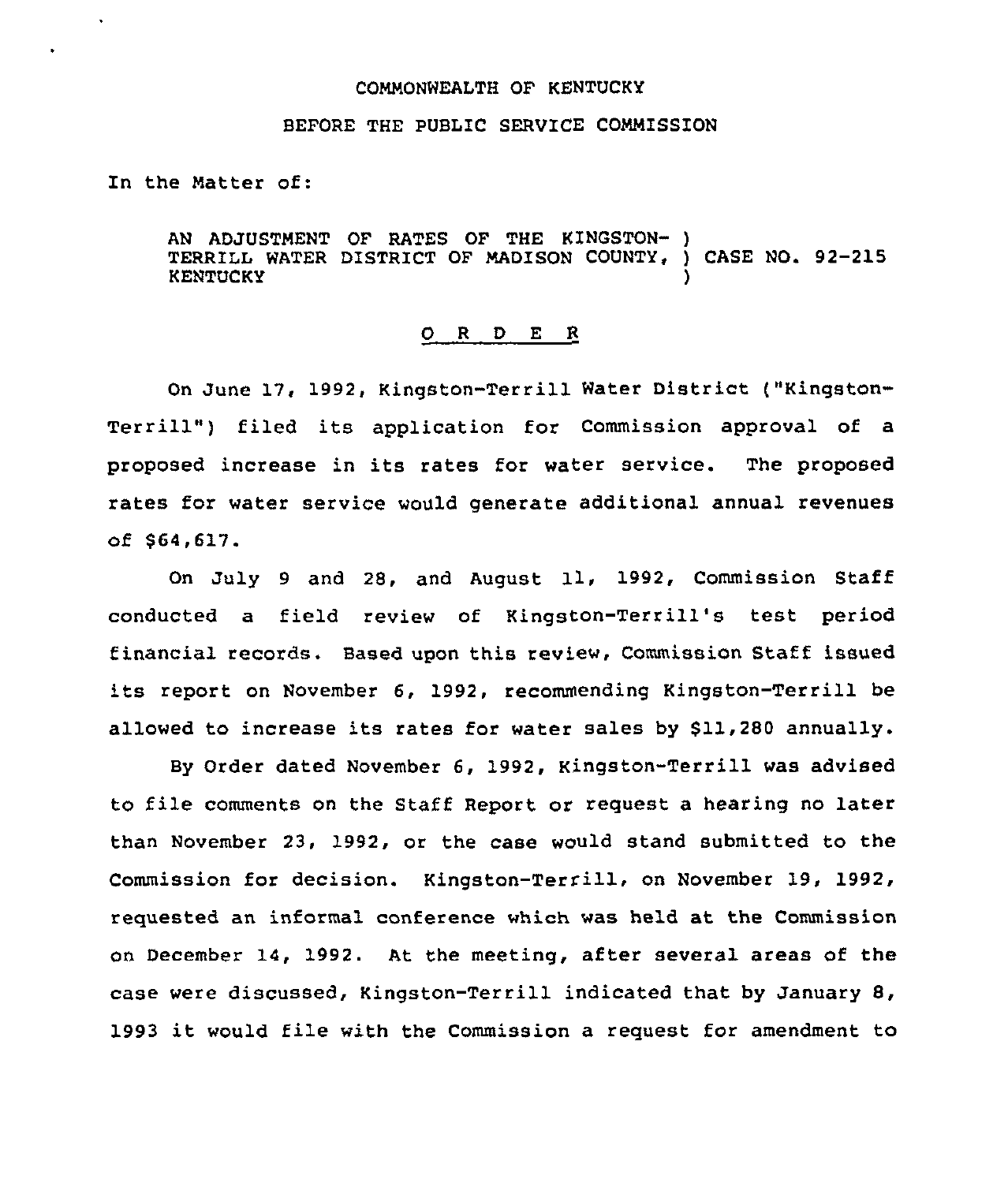the Staff Report issued on November 6, 1992. To date, no such filing has been received by the Commission.

The Commission, after consideration of the evidence of record and being sufficiently advised, finds that:

1. The recommendations and findings contained in the Staff Report are supported by the evidence of record, are reasonable, and are hereby adopted as the findings of the Commission in this proceeding and are incorporated by reference as if fully set out herein.

2. The rates in Appendix A, which are attached hereto and incorporated herein, are the fair, just, and reasonable rates for Kingston-Terrill and will produce gross annual revenues of 6644,224 for water sales. These rates will allow Kingston-Terrill sufficient revenues to meet its operating expenses and provide for future equity growth, including provisions for servicing its debts.

3. The rates proposed by Kingston-Terrill would produce an increase in revenue found unreasonable herein and should be denied upon application of KRS 278.030.

IT IS THEREFORE ORDERED that:

1. The rates proposed by Kingston-Terrill in its application are hereby denied.

2. The rates in Appendix <sup>A</sup> are approved for service rendered by Kingston-Terrill on and after the date of this Order.

3. Within <sup>30</sup> days of the date of this Order, Kingston-Terrill shall file with the Commission its revised tariff setting out the rates approved herein.

 $-2-$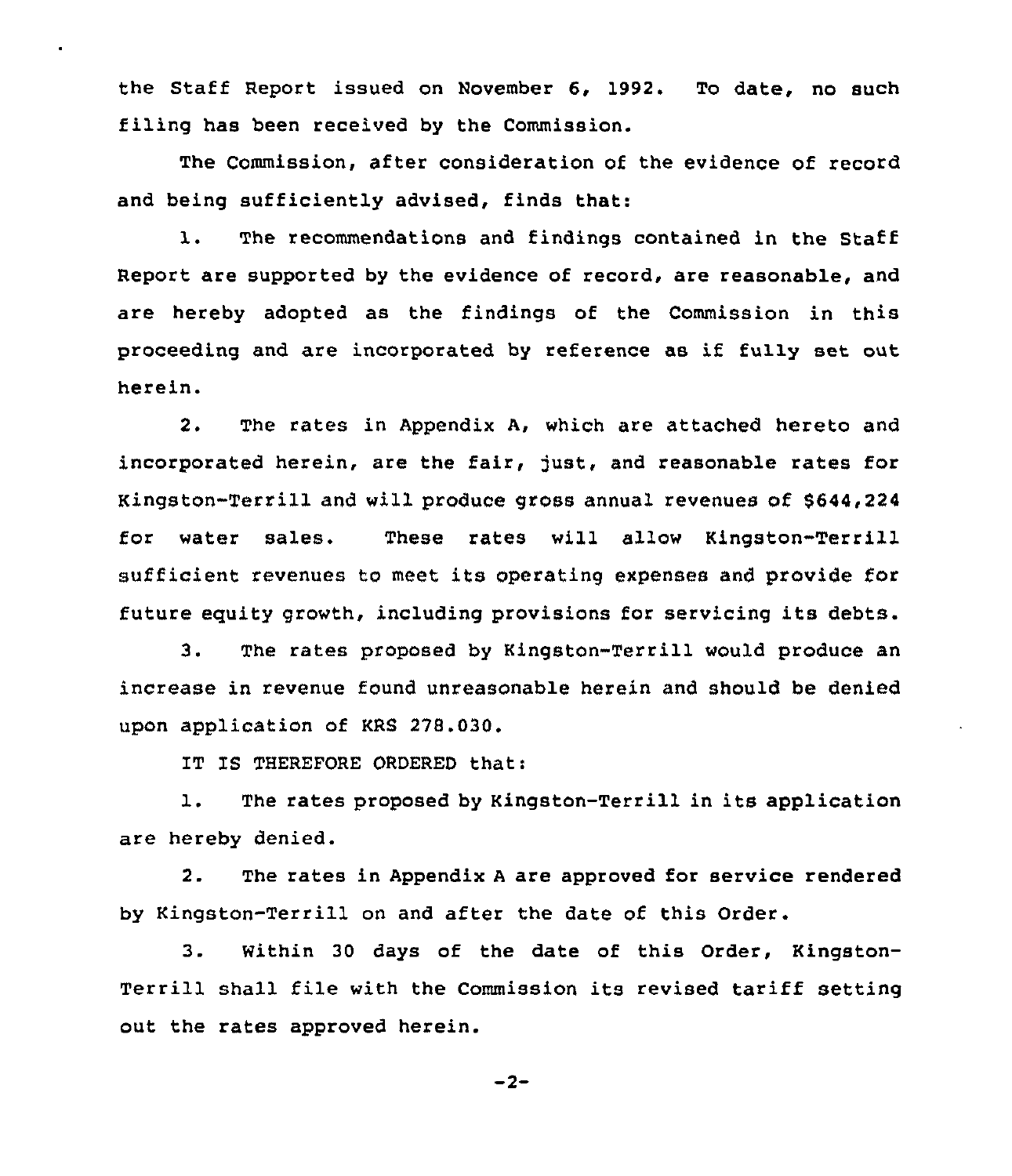Done at Frankfort, Kentucky, this 12th day of February, 1993.

PUBLIC SERVICE COMMISSION

Chairman

 $\overline{\text{Vice}}$ rman

Commissione

**ATTEST:**  $ILS$ —|−

Executive Director

 $\ddot{\phantom{a}}$ 

 $\cdot$